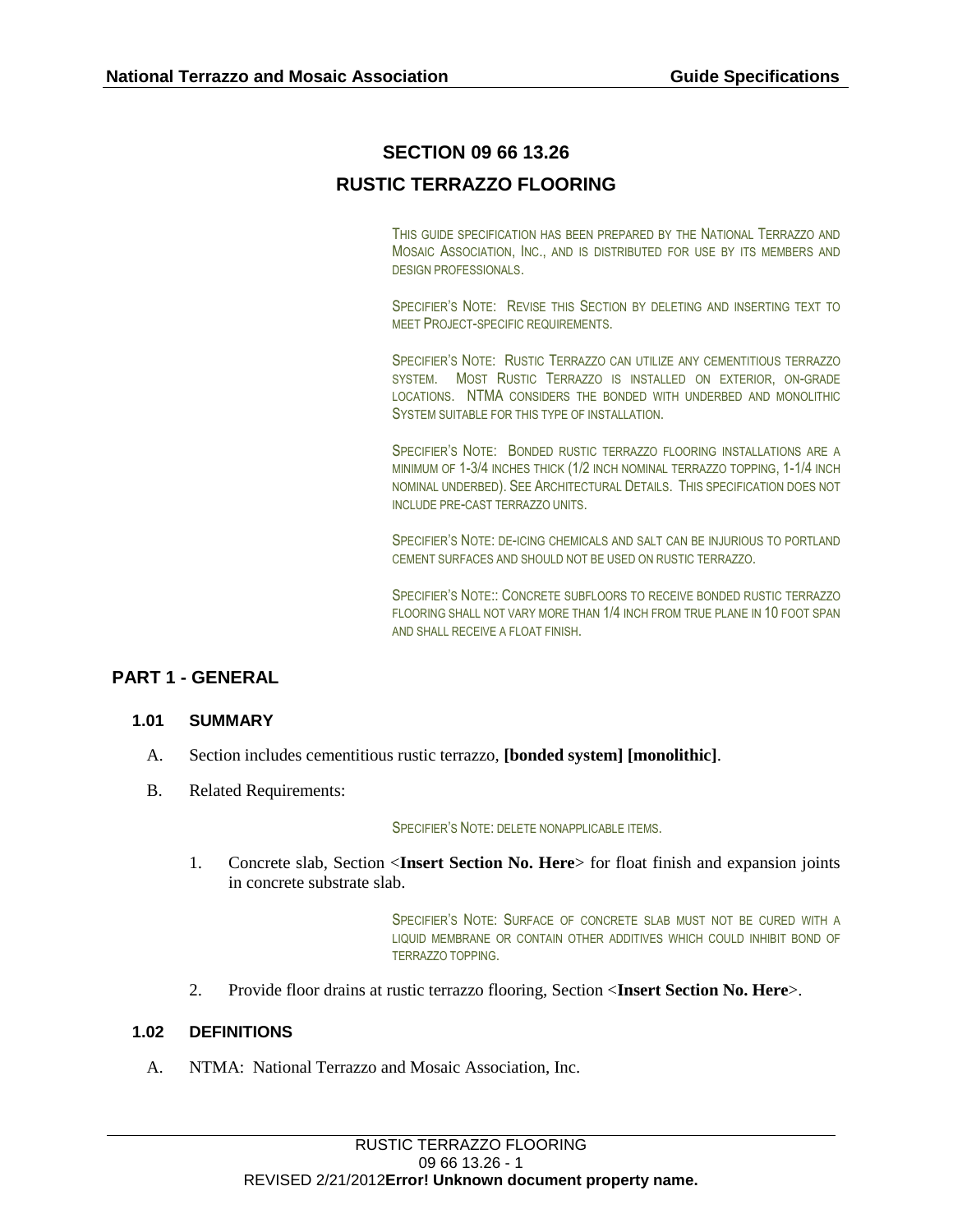B. Marble: Metamorphic (recrystallized) limestone, composed predominantly of crystalline grains of calcite or dolomite or both, having interlocking or mosaic texture.

> SPECIFIER'S NOTE: NTMA DOES NOT RECOMMEND THE USE OF GLASS OR PLASTIC CHIPS IN PORTLAND CEMENT TERRAZZO MIXES.

C. Aggregate: Material other than marble, used in the topping which may include granite, abrasive, quartz, or river gravel.

### **1.03 PREINSTALLATION MEETINGS**

- A. Preinstallation Conference: The General Contractor shall conduct a conference at Project site before Terrazzo Contractor begins installation.
	- 1. The General Contractor shall invite Terrazzo Contractor, the Architect, and representatives of the Owner.
	- 2. Review methods and procedures related to terrazzo including, but not limited to, the following:
		- a. Inspect and discuss condition of substrate and other preparatory work performed by other trades.
		- b. Review and finalize construction schedule and verify availability of materials, Installer's personnel, equipment, and facilities needed to make progress and avoid delays.
		- c. Review terrazzo mixes and patterns.
		- d. Review custom terrazzo mixes, designs, and patterns.
		- a. Coordination with the Work of other Installers.

### **1.04 ACTION SUBMITTAL**

A. Product Data: Terrazzo Contractor shall submit Product Data for each type of product required for installation including:

> SPECIFIER'S NOTE: RETAIN ONLY THOSE ITEMS WHICH APPLY TO PROJECT IN THE FOLLOWING LISTING.

- 1. Strip materials.
- 2. Sealer.
- 3. Cement.
- B. Shop Drawings: Terrazzo Contractor shall prepare and submit Shop Drawings that include plans, elevations, sections, component details, and attachments to other work. Include terrazzo installation requirements. Show layout of the following:

SPECIFIER'S NOTE: RETAIN ONLY THOSE ITEMS WHICH APPLY TO PROJECT IN THE FOLLOWING LISTING.

- 1. Divider strips.
- 2. Expansion-joint strips.
- 3. Accessory strips.
- 4. Abrasive strips.
- 5. Stair treads, risers, and landings.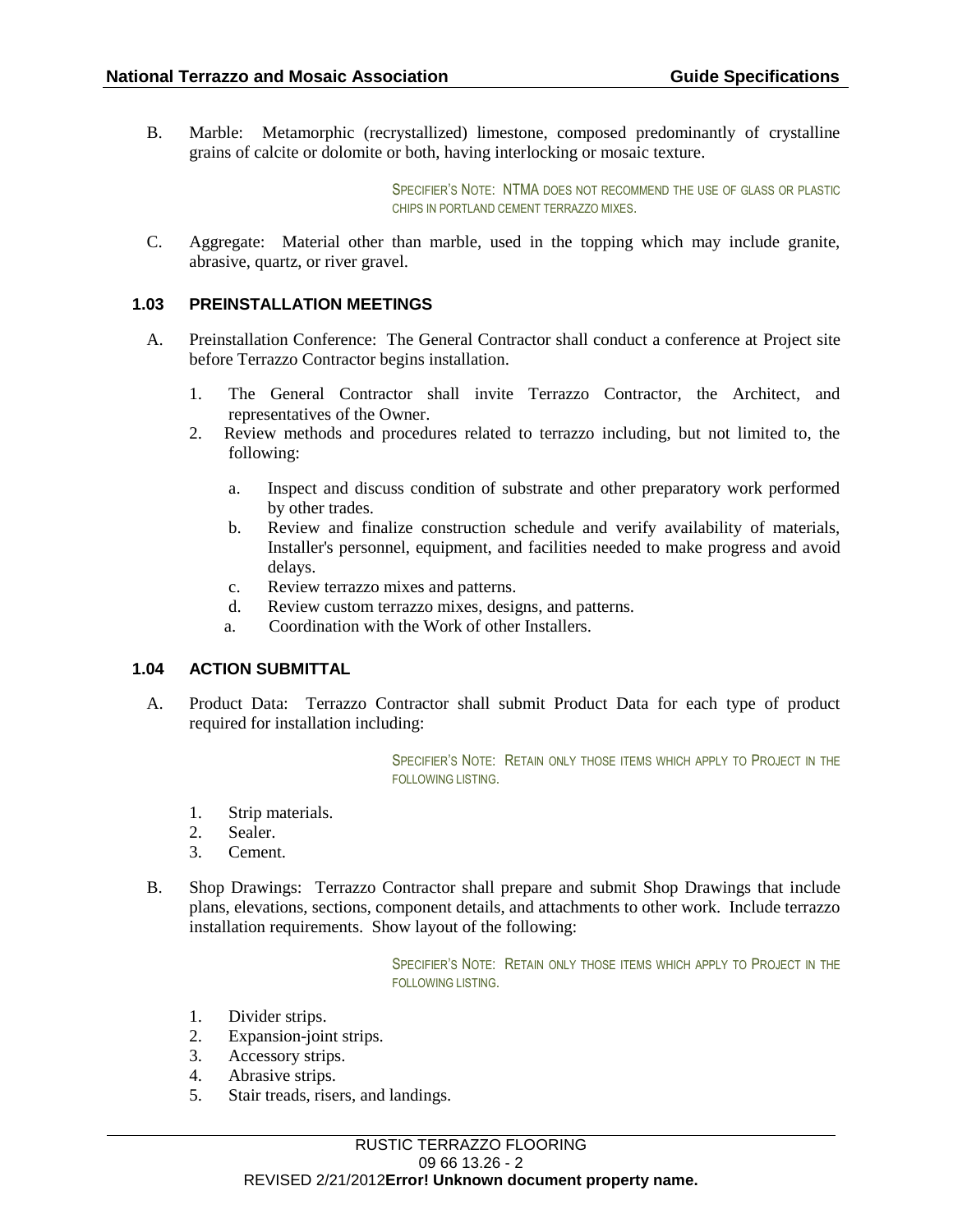- 6. Terrazzo patterns.
- 7. <**Insert requirements**>.

SPECIFIER'S NOTE: KEEP PARAGRAPH BELOW FOR RELATIVELY SMALL AND SIMPLE PROJECTS WHERE TERRAZZO COLORS AND PATTERNS HAVE ALREADY BEEN SELECTED. DELETE PARAGRAPH IF KEEPING "SAMPLES FOR INITIAL SELECTION" OR "SAMPLES FOR VERIFICATION" PARAGRAPHS BELOW.

C. Samples: Terrazzo Contractor shall prepare and submit a maximum of three samples, sizes [**6 by 6 inches**] [**12 by 12 inches**] for each color and type of terrazzo specified.

> SPECIFIER'S NOTE: KEEP PARAGRAPH BELOW FOR PROJECTS WHERE TERRAZZO COLORS WILL BE SELECTED DURING CONSTRUCTION FROM NTMA "COLOR PLATTE BROCHURE" WHICH ARE VERY LIMITED. CONSULT WITH TERRAZZO CONTRACTOR FOR AVAILABLE AGGREGATE COLORS. DELETE PARAGRAPH WHERE TERRAZZO COLORS HAVE BEEN SELECTED AND ARE INDICATED ON THE DRAWINGS AND **SPECIFICATIONS**

D. Samples for Initial Selection: Terrazzo Contractor shall submit NTMA "Color Palette Brochure" showing full range of colors and patterns available for each terrazzo type.

> SPECIFIER'S NOTE: KEEP PARAGRAPH BELOW FOR LARGER AND MORE COMPLEX PROJECT. DELETE PARAGRAPH WHERE TERRAZZO COLORS HAVE BEEN SELECTED AND ARE INDICATED ON THE DRAWINGS AND SPECIFICATIONS.

- E. Samples for Verification: Terrazzo Contractor shall prepare and submit samples for each type, material, color, and pattern of terrazzo and accessory required showing the full range of color, texture, and pattern variations expected. Each terrazzo sample shall be labeled to identify manufacturer's matrix color and aggregate types, sizes, and proportions. Each Sample shall be of same thickness and prepared from same material to be used for the Work, in size indicated below:
	- 1. Terrazzo: 12 by 12 inch Samples with divider strips 4 inches from each edge.
	- 2. Accessories: 6 inch long Samples of each type and kind of exposed strip item required.

### **1.05 INFORMATIONAL SUBMITTAL**

- A. Qualification Data: Terrazzo Contractor shall submit two copies of qualification data.
	- 1. Include list of projects with photographs indicating name and location of Project, name of Owner, name and contact information for General Contractor, and name and contact information for Architect.
	- 2. Include letter from NTMA with the name of the Project and name of member, stating current member status.

### **1.06 CLOSEOUT SUBMITTAL**

SPECIFIER'S NOTE: DE-ICING CHEMICALS AND SALT CAN BE INJURIOUS TO PORTLAND CEMENT SURFACES AND SHOULD NOT BE USED ON RUSTIC TERRAZZO.

A. Maintenance Literature: Submit two copies of maintenance recommendations of NTMA or maintenance product members of NTMA.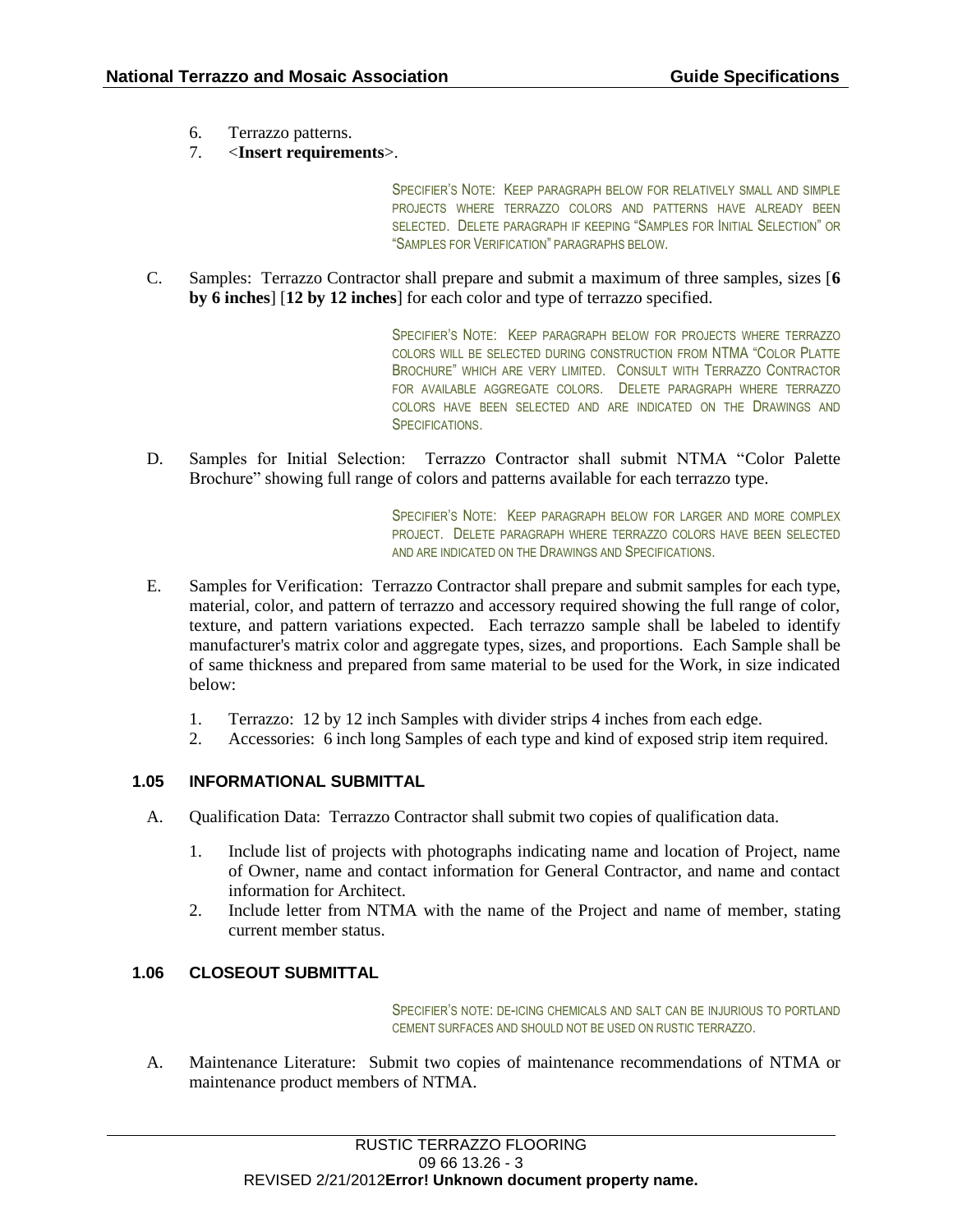### **1.07 QUALITY ASSURANCE**

- A. Acceptable Suppliers: A firm experienced in manufacturing products in accordance with NTMA standards and with a record of successful in-service performance, as well as sufficient production capacity to produce required materials.
- B. Acceptable Terrazzo Contractor: A Contractor Member of NTMA whose work has resulted in construction with a record of successful in service performance.
	- 1. Installer shall have completed terrazzo installations within the past five years of scale and complexity similar to the proposed installation.
- C. Source Limitations for Aggregates: Terrazzo Contractor shall obtain each color, grade, type, and variety of granular materials from single source with resources to provide materials of consistent quality in appearance and physical properties.

SPECIFIER'S NOTE: SIZE OF MOCKUP SHOULD BE DEPENDENT TO NUMBER OF COLORS AND PATTERNS. USUALLY A MOCKUP OF 50 TO 100 SQ. FT. SHOULD BE SUFFICIENT. DETAIL MOCKUP DESIRED ON DRAWINGS. KEEP REQUIREMENTS FOR MOCKUP FOR LARGER AND MORE COMPLEX PROJECTS.

- D. Mockups: Terrazzo Contractor shall construct mockup if required in bid or scope of work documents to verify selections made under Sample submittals and to demonstrate aesthetic effects and set quality standards for materials and execution.
	- 1. Build mockup as indicated on Drawings.
	- 2. Approved mockups may become part of the completed Work if undisturbed at time of Substantial Completion.

### **1.08 DELIVERY, STORAGE AND HANDLING**

- A. Materials shall be delivered to Project site in supplier's original wrappings and containers, labeled with source or manufacturer's name, material or product brand name, and lot number if any.
- B. Materials shall be stored in their original, undamaged packages and containers.
	- 1. Cement materials shall be stored inside a well-ventilated area protected from weather, moisture, soiling, extreme temperatures, and humidity.

### **1.09 FIELD CONDITIONS**

SPECFIER'S NOTE: KEEP FOLLOWING PARAGRAPH AND ASSOCIATED SUBPARAGRAPH FOR EXTERIOR RUSTIC TERRAZZO INSTALLATIONS.

- A. Weather Limitations: Proceed with installation only when existing and forecasted weather conditions permit terrazzo flooring to be installed according to NTMA standards.
	- 1. Where existing and forecasted weather conditions do not comply with NTMA standards, the General Contractor shall provide enclosure with temporary heat maintained at a minimum of 50 deg F.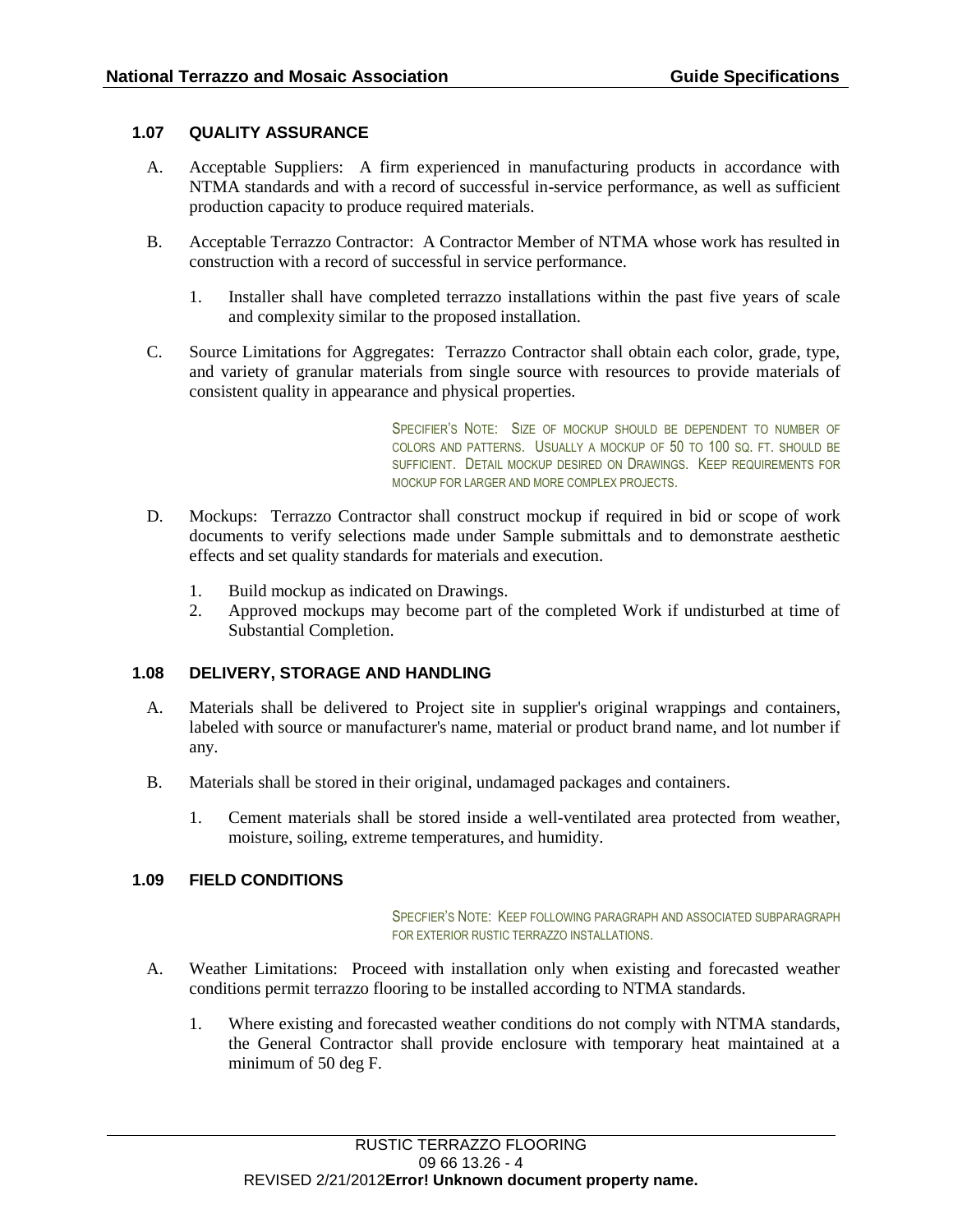SPECFIER'S NOTE: KEEP OPTION IN FOLLOWING PARAGRAPH FOR INTERIOR RUSTIC TERRAZZO INSTALLATIONS.

B. General Contractor shall provide sufficient water**[, temporary heat and light,]** and adequate electric power with suitable outlets connected and distributed for use within 100 feet of any working space.

> SPECFIER'S NOTE: KEEP FOLLOWING PARAGRAPH FOR INTERIOR RUSTIC TERRAZZO INSTALLATIONS.

- C. General Contractor shall provide temporary enclosures and other suitable methods to protect adjacent spaces from damage during installation.
	- 1. Maintain ambient temperatures in the area to receive terrazzo at not less than 50 deg. F.
	- 2. Maintain adequate ventilation in the area to receive terrazzo.
- D. Terrazzo Contractor shall protect other adjacent work from water and dust generated by grinding operations.

### **1.10 GUARANTEE**

A. One year from date of substantial completion of Terrazzo installation.

## **PART 2 - PRODUCTS**

### **2.01 MATERIALS**

SPECIFIER'S NOTE: SELECT WHITE OR GRAY CEMENT. BOTH WHITE AND GRAY PORTLAND CEMENT MAY NOT BE UNIFORM IN COLOR AND MAY PRODUCE A VARIATION OF SHADE IN THE MATRIX. WHERE CLIMACTIC CONDITIONS DO DEMAND, SPECIFY AN AIR ENTRAINING AGENT (6 PERCENT AIR PLUS OR MINUS 1 PERCENT) FOR STRUCTURAL SLAB TO MINIMIZE FREEZE-THAW CYCLE DAMAGE. PACKAGE AIR ENTRAINING CEMENT MUST NOT BE USED.

- A. Portland cement: ASTM C 150, Type I, [**white**][**gray**]
- B. Sand: Coarse, clean, washed, locally available sand.

SPECIFIER'S NOTE: SELECT HARD, DURABLE AGGREGATES, PARTICULARLY IN AREAS WHERE FREEZING OCCURS. CONSULT LOCAL TERRAZZO INSTALLER. IN AREAS SUCH AS SWIMMING POOLS DECKS, WHERE A SMOOTHER FINISH MAY BE DESIRED, OVAL AGGREGATE SHOULD BE CONSIDERED.

C. Marble, Quartz, Granite or Gravel:

SPECIFIER'S NOTE: STANDARD MARBLE AGGREGATES ARE NO. 1 AND NO. 2 SIZE UNLESS SPECIFIED OTHERWISE.

- 1. Size: Conform to NTMA standards.
- 2. Abrasion and Impact Resistance: Not more than 40 percent loss when tested in accordance with ASTM C 131
- 3. Chips shall contain no deleterious or foreign matter.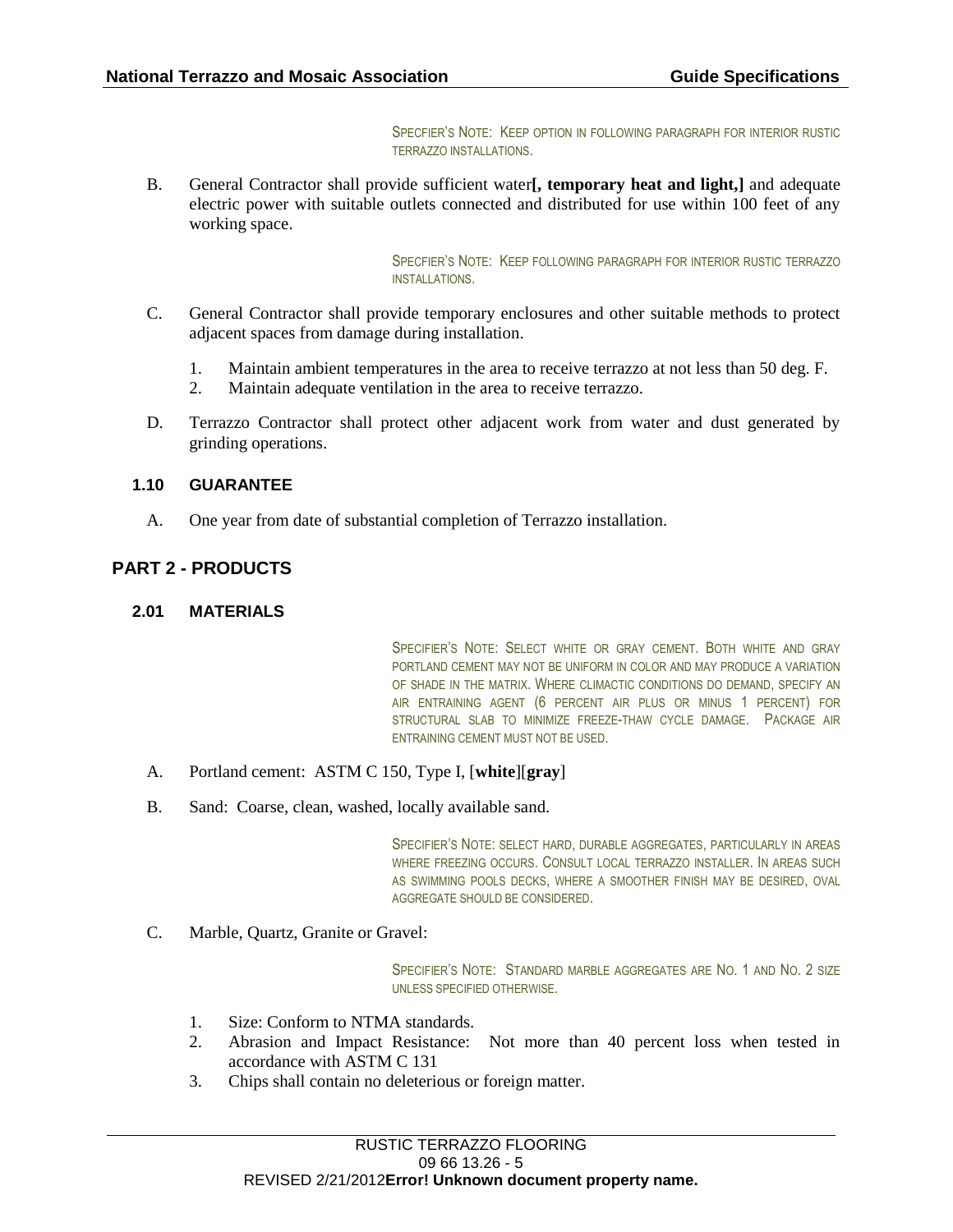- D. Colorant: Alkali-resistant color stable pigments
- E. Strips:
	- 1. Expansion joints: Zinc with a cap strip top with a depth of 1-1/4 inches.
		- a. Thickness: <**insert thickness**>.
		- b. Color: <**insert color**>.

SPECIFIER'S NOTE: SPECIFY MATERIAL AND SIZE. USE ETHAFOAM, BUTYL RUBBER OR CORK. 1/2 INCH IS RECOMMENDED WIDTH, FULL DEPTH OF UNDERBED AND TERRAZZO TOPPING. PLACE DIRECTLY ABOVE EXPANSION JOINTS IN CONCRETE STRUCTURAL SLAB. SEE STRIP GUIDE.

- 2. Divider Strips:
	- a. Materials: [**White alloy of zinc**].
	- b. Thickness: 16 gauge.
- F. Curing Materials: Water or polyethylene sheeting.

### **2.02 MISCELLANEOUS ACCESSORIES**

- A. Sealant: Polyurethane with appropriate backer rod.
- B. Sealer: Terrazzo Contractor shall provide a penetrating, non-ambering, clear sealer that is chemically neutral; does not impair terrazzo aesthetics or physical properties; is specifically recommended for rustic terrazzo. Sealers shall comply with the following:

#### SPECIFIER'S NOTE: SOLVENT ACRYLIC TYPE PREFERRED.

1. Solvent-Based Sealer Properties: Flashpoint at 95 deg. F according to ASTM D 56.

### **2.03 MIXES**

A. Terrazzo Selection: Terrazzo Contractor shall provide terrazzo mix(es) according to the following:

> SPECIFIER'S NOTE: USUALLY KEEP ONLY ONE OF THE FOLLOWING SUBPARAGRAPHS FOR SPECIFYING TERRAZZO MIX COLOR.

> SPECIFIER'S NOTE: RETAIN FOLLOWING IF SPECIFYING A COLOR FROM A NTMA PLATE NO.

1. NTMA Plate No. <**Insert rustic terrazzo plate no.**>

SPECIFIER'S NOTE: RETAIN FOLLOWING IF COLOR WILL BE CHOSEN FROM A NTMA PLATE NO. AFTER CONTRACT IS AWARDED. ANY DEVIATION FROM NTMA PLATE MUST BE CLEARLY STIPULATED.

2. Mix Color: [**As selected by Architect from NTMA rustic-terrazzo plates**] <**Insert NTMA color plate designation**>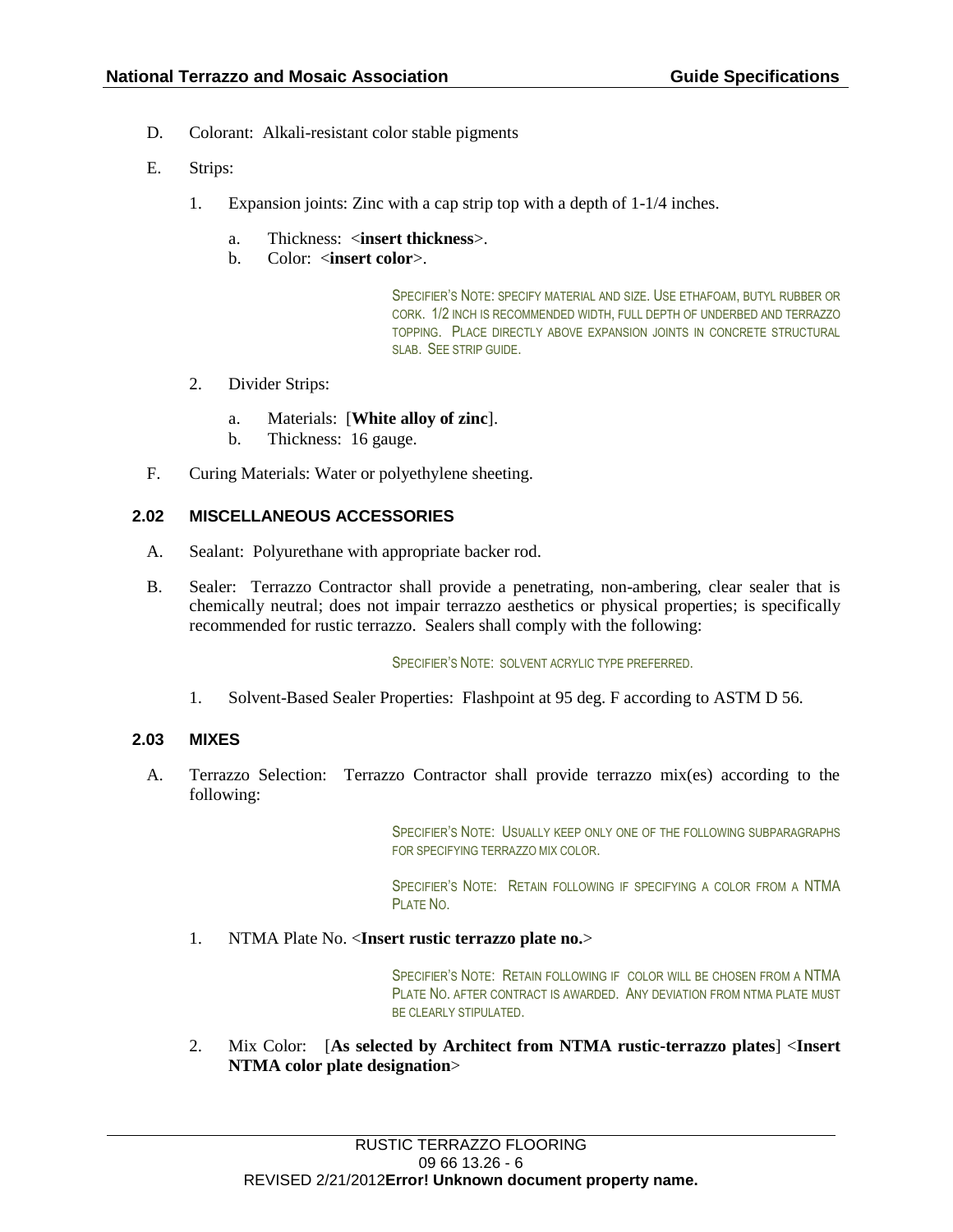SPECIFIER'S NOTE: RETAIN FOLLOWING IF A CUSTOM COLOR HAS BEEN CHOSEN AND A MIX WILL BE SPECIFIED. MODIFY AS REQUIRED FOR DESIRED MIX. PERCENTAGES MUST ADD UP TO 100 PERCENT. COPY IF ADDITIONAL MIX REQUIREMENT ARE NEEDED. DO NOT KEEP THE FOLLOWING IF CHOOSING FROM NTMA'S STANDARD TERRAZZO PLATES.

- 3. Custom Mix Color and Pattern:
	- a. Color No. 1:
		- 1) Cement Color: [**White**][**Gray**].
		- 2) Chips: [**No. 1**][**No. 2**], <**insert name of chip**>, <**insert percentage**> percent.
		- 3) Chips: [**No. 1**][**No. 2**], <**insert name of chip**>, <**insert percentage**> percent.
		- 4) Chips: [**No. 1**][**No. 2**], <**insert name of chip**>, <**insert percentage**> percent.
	- b. Color No. 2:
		- 1) Cement Color: [**White**][**Gray**].
		- 2) Chips: [**No. 1**][**No. 2**], <**insert name of chip**>, <**insert percentage**> percent.
		- 3) Chips: [**No. 1**][**No. 2**], <**insert name of chip**>, <**insert percentage**> percent.
		- 4) Chips: [**No. 1**][**No. 2**], <**insert name of chip**>, <**insert percentage**> percent.
	- c. Color for Base:
		- 1) Cement Color: [**White**][**Gray**].
		- 2) Chips: No. 1, <**insert name of chip**>, <**insert percentage**> percent.
		- 3) Chips: No. 1, <**insert name of chip**>, <**insert percentage**> percent.
		- 4) Chips: No. 1, <**insert name of chip**>, <**insert percentage**> percent.

SPECIFIER'S NOTE: RETAIN FOLLOWING IF A CUSTOM COLOR HAS BEEN CHOSEN AND MATCHING AN APPROVED SAMPLE WILL BE REQUIRED OR IF TERRAZZO IS REQUIRED TO MATCH AN EXISTING INSTALLATION.

- 4. Custom Mix Color and Pattern: [**Match Architect's sample**] [**Match existing**].
- B. Proportions:

SPECIFIER'S NOTE: DELETE FOLLOWING PARAGRAPH FOR MONOLITHIC RUSTIC TERRAZZO.

1. Underbed: One part portland cement to 4 parts coarse sand. Air entrainment agent (6 percent plus / minus 1 percent air).

> SPECIFIER'S NOTE: NTMA RECOMMENDED MIX IN FOLLOWING PARAGRAPH WITH 4- 1/2 TO 5 GALLONS OF CLEAN WATER. DEPTH OF TOPPING 1/2 TO 3/4 INCH, DEPENDING ON THE SIZE OF AGGREGATE. CLEAN WHITE FINE SAND MAY BE ADDED TO MIX.

- 2. Terrazzo Topping: One 94-lb. bag of portland cement per 200 lb. of aggregate and sufficient potable water to produce a workable mix.
- C. Mixing: Terrazzo Contractor shall mix underbed and topping as follows:

SPECIFIER'S NOTE: DELETE FOLLOWING PARAGRAPH FOR MONOLITHIC RUSTIC TERRAZZO.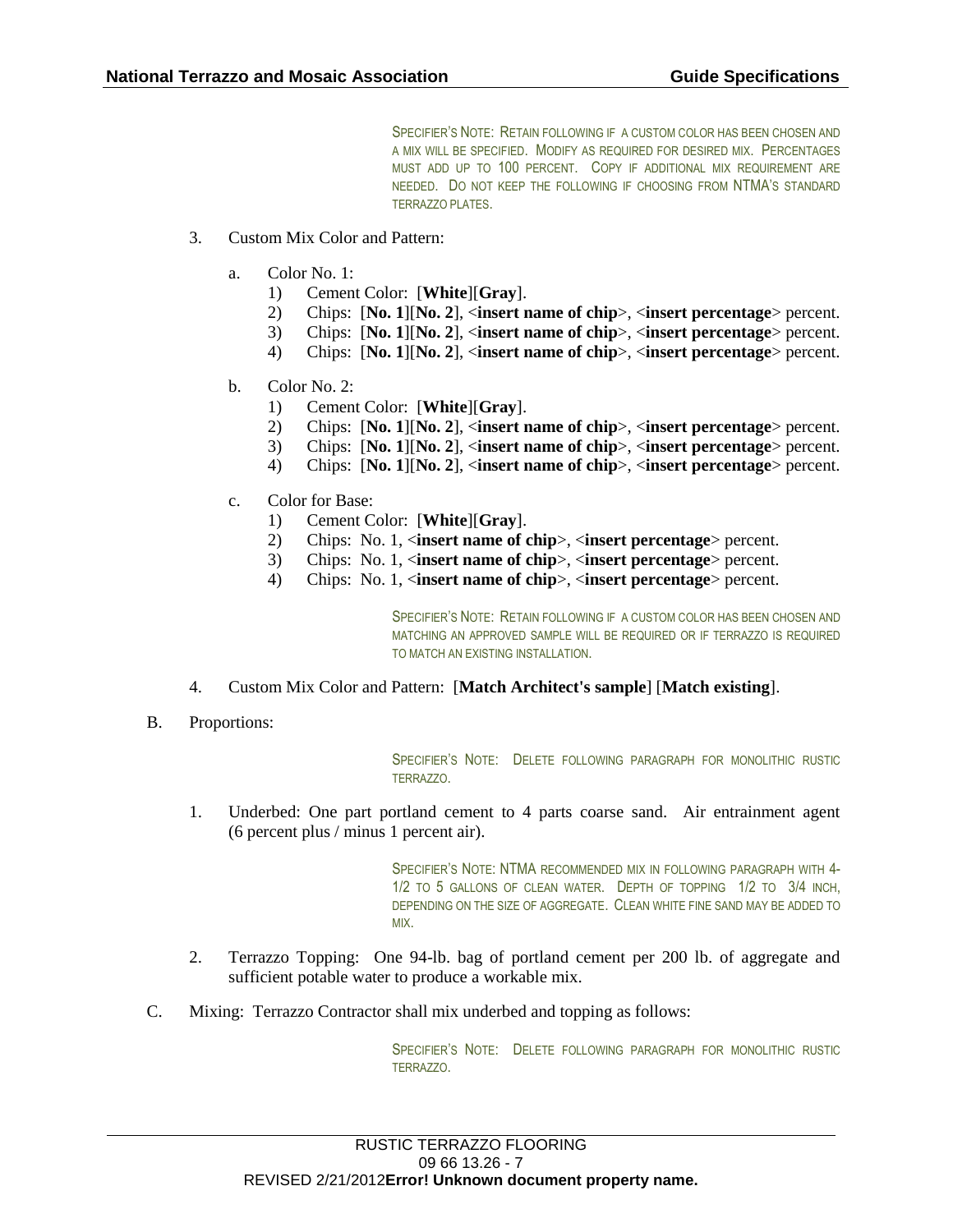- 1. Underbed:
	- a. Charge and mix sand and Portland cement.
	- b. Add water and mix.
- 2. Terrazzo Topping:
	- a. Charge and mix aggregate and portland cement.
	- b. Add water and mix to a uniform workable consistency.

## **PART 3 - EXECUTION**

### **3.01 EXAMINATION**

- A. The General Contractor and Architect shall examine substrates and areas, with Terrazzo Contractor present, for compliance with requirements for installation tolerances and other conditions affecting performance of the Work.
	- 1. Verify that concrete surfaces to receive [**bonded**] [**monolithic**] terrazzo flooring are sound, free of laitance, glaze, efflorescence, curing compounds, form-release agents, dust, dirt, grease, oil and other contaminants incompatible with terrazzo flooring materials. Concrete substrate shall have a float finish.

SPECIFIER'S NOTE: STRUCTURAL CRACKS IN SUBSTRATE WILL USUALLY BE TRANSMITTED THROUGH TOPPING TO SURFACE.

B. Terrazzo Contractor shall proceed with installation only after unsatisfactory conditions, including levelness tolerances, have been corrected.

### **3.02 PREPARATION**

A. General Contractor shall broom clean area to receive terrazzo to remove loose chips and all foreign matter.

## **3.03 INSTALLATION**

SPECIFIER'S NOTE: DELETE FOLLOWING PARAGRAPH FOR MONOLITHIC RUSTIC TERRAZZO.

- A. Concrete Underbed:
	- 1. Set expansion material around building perimeter, around all column bases, and directly above expansion joints in concrete structural slab.
	- 2. Thoroughly saturate concrete subfloor with water, slush and broom with neat cement paste.
	- 3. Place concrete underbed and screed to an elevation of 1/2- to 3/4-inch below finished surface, depending on size of aggregate.
	- 4. Install divider strips before concrete hardens.
- B. Placing Rustic Terrazzo Topping: